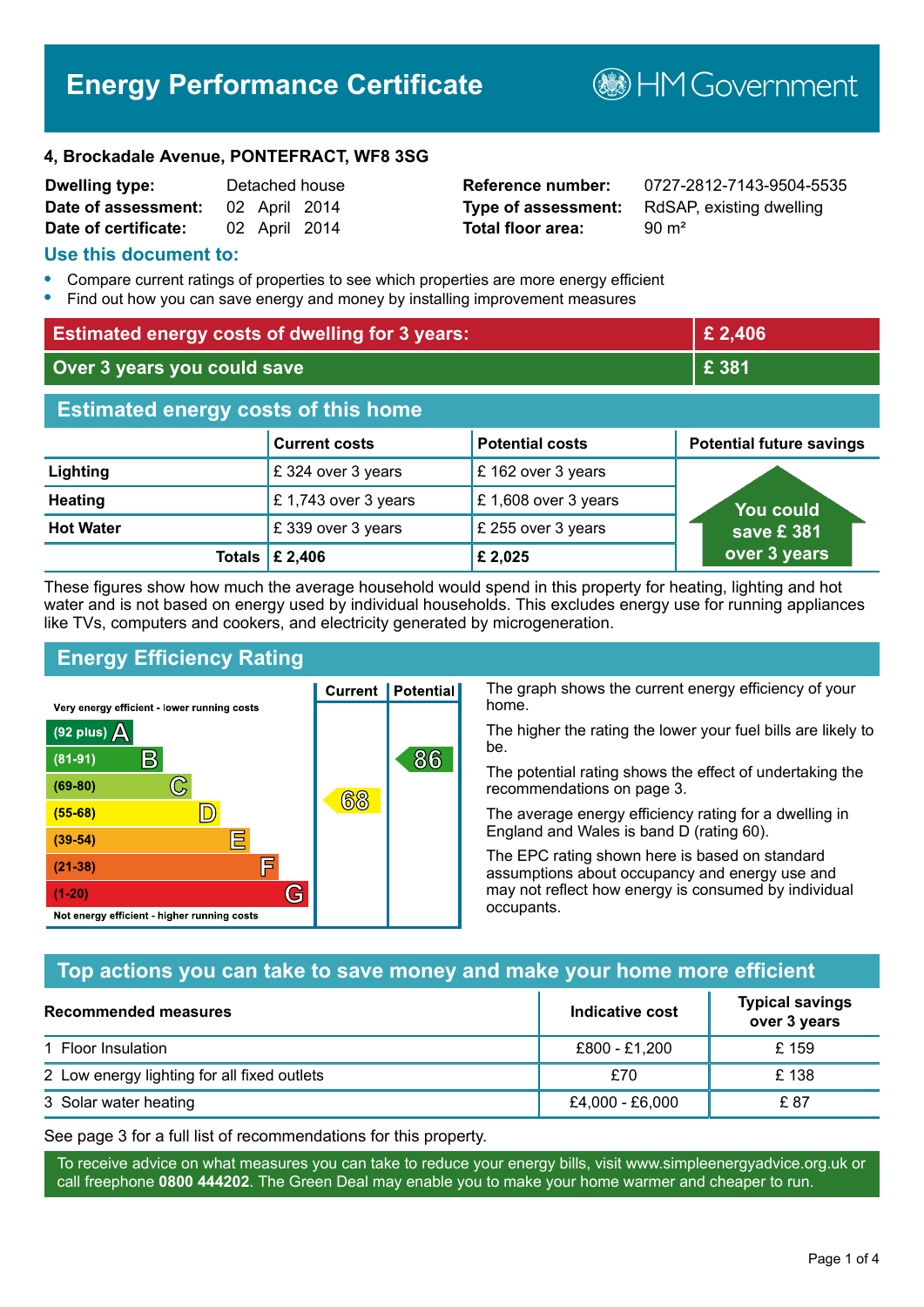**Energy Performance Certificate**

# **Summary of this home's energy performance related features**

| <b>Element</b>        | <b>Description</b>                    | <b>Energy Efficiency</b> |
|-----------------------|---------------------------------------|--------------------------|
| Walls                 | Cavity wall, filled cavity            | ★★★★☆                    |
| Roof                  | Pitched, limited insulation (assumed) | ★★☆☆☆                    |
| Floor                 | Suspended, no insulation (assumed)    |                          |
| <b>Windows</b>        | Fully double glazed                   | ★★★☆☆                    |
| Main heating          | Boiler and radiators, mains gas       | ★★★★☆                    |
| Main heating controls | Programmer, room thermostat and TRVs  | ★★★★☆                    |
| Secondary heating     | Room heaters, mains gas               |                          |
| Hot water             | From main system                      | ★★★★☆                    |
| Lighting              | No low energy lighting                | *****                    |

Current primary energy use per square metre of floor area: 193 kWh/m² per year

The assessment does not take into consideration the physical condition of any element. 'Assumed' means that the insulation could not be inspected and an assumption has been made in the methodology based on age and type of construction.

#### **Low and zero carbon energy sources**

Low and zero carbon energy sources are sources of energy that release either very little or no carbon dioxide into the atmosphere when they are used. Installing these sources may help reduce energy bills as well as cutting carbon. There are none provided for this home.

#### **Your home's heat demand**

For most homes, the vast majority of energy costs derive from heating the home. Where applicable, this table shows the energy that could be saved in this property by insulating the loft and walls, based on typical energy use (shown within brackets as it is a reduction in energy use).

| <b>Heat demand</b>           | <b>Existing dwelling</b> | Impact of loft<br>insulation | Impact of cavity<br>wall insulation | Impact of solid<br>wall insulation |
|------------------------------|--------------------------|------------------------------|-------------------------------------|------------------------------------|
| Space heating (kWh per year) | 10,029                   | (1,026)                      | N/A                                 | N/A                                |
| Water heating (kWh per year) | 2,505                    |                              |                                     |                                    |

You could receive Renewable Heat Incentive (RHI) payments and help reduce carbon emissions by replacing your existing heating system with one that generates renewable heat, subject to meeting minimum energy efficiency requirements. The estimated energy required for space and water heating will form the basis of the payments. For more information, search for the domestic RHI on the www.gov.uk website.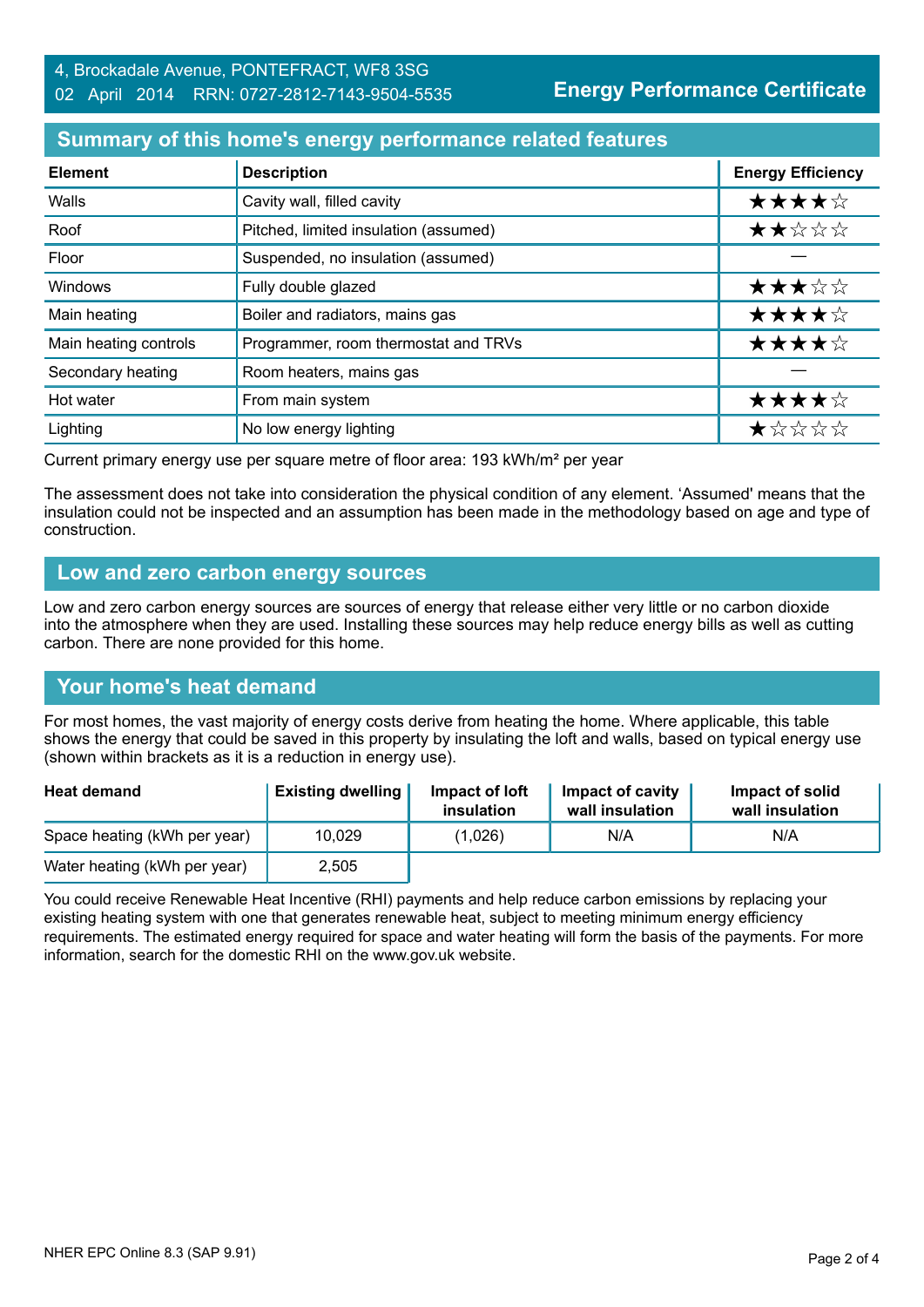#### 4, Brockadale Avenue, PONTEFRACT, WF8 3SG 02 April 2014 RRN: 0727-2812-7143-9504-5535

#### **Recommendations**

The measures below will improve the energy performance of your dwelling. The performance ratings after improvements listed below are cumulative; that is, they assume the improvements have been installed in the order that they appear in the table. To receive advice on what measures you can take to reduce your energy bills, visit www.simpleenergyadvice.org.uk or call freephone 0800 444202. Before installing measures, you should make sure you have secured the appropriate permissions, where necessary. Such permissions might include permission from your landlord (if you are a tenant) or approval under Building Regulations for certain types of work.

| <b>Recommended measures</b>               | Indicative cost  | <b>Typical savings</b><br>per year | <b>Rating after</b><br>improvement |
|-------------------------------------------|------------------|------------------------------------|------------------------------------|
| Floor Insulation                          | £800 - £1,200    | £ 53                               | <b>C70</b>                         |
| Low energy lighting for all fixed outlets | £70              | £46                                | C72                                |
| Solar water heating                       | £4,000 - £6,000  | £29                                | C73                                |
| Solar photovoltaic panels, 2.5 kWp        | £9,000 - £14,000 | £241                               | <b>B83</b>                         |
| Wind turbine                              | £1,500 - £4,000  | £86                                | <b>B86</b>                         |

# **Financial Support and the Green Deal**

Green Deal Finance allows you to pay for some of the cost of your improvements in instalments under a Green Deal Plan (note that this is a credit agreement, but with instalments being added to the electricity bill for the property). The availability of a Green Deal Plan will depend upon your financial circumstances. There is a limit to how much Green Deal Finance can be used, which is determined by how much energy the improvements are estimated to **save** for a 'typical household'.

You may also be able to obtain support towards repairs or replacements of heating systems and/or basic insulation measures under the ECO scheme, provided that you are in receipt of qualifying benefits or tax credits. To learn more about this scheme and the rules about eligibility, visit www.simpleenergyadvice.org.uk or call freephone **0800 444202** for England and Wales.